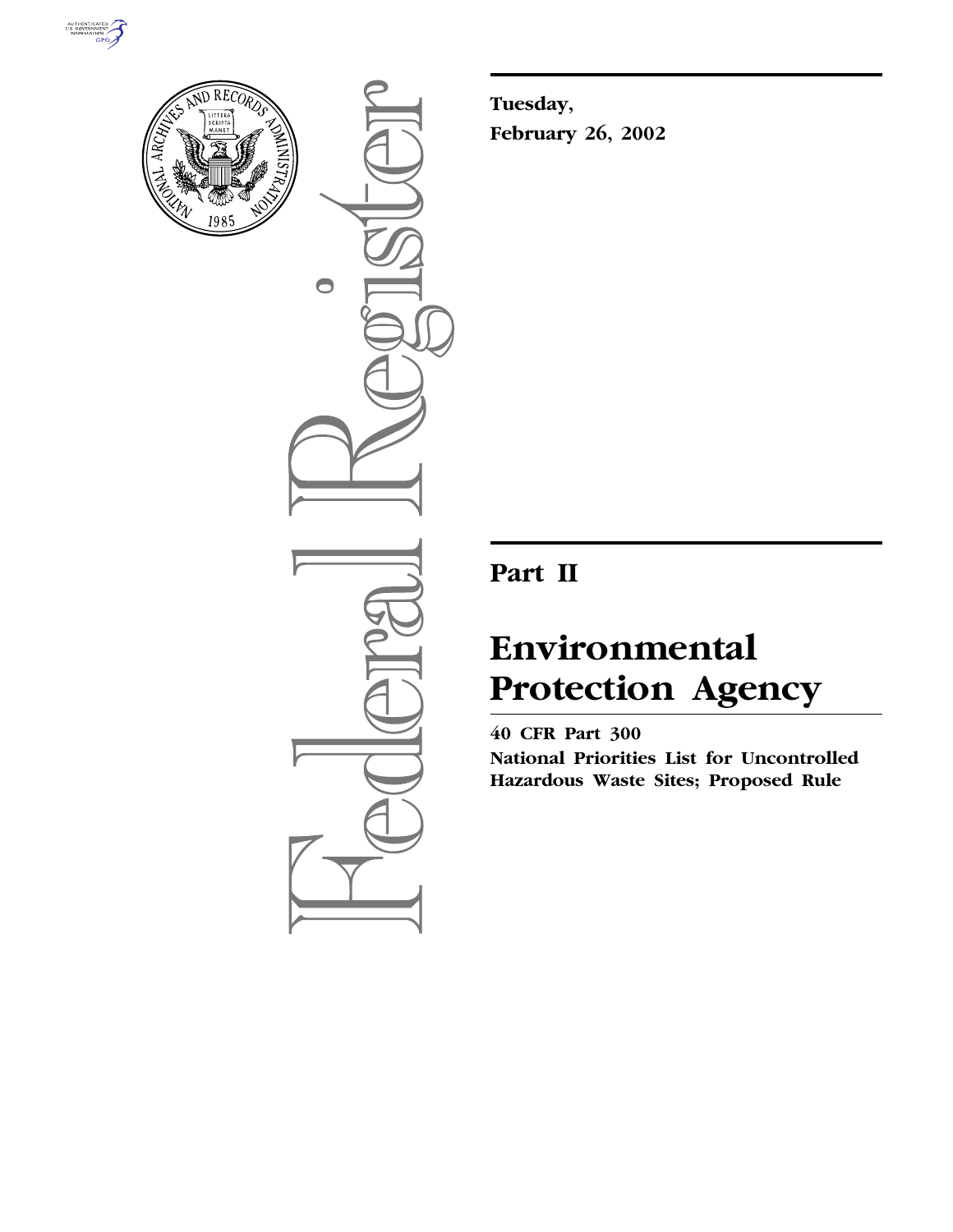## **ENVIRONMENTAL PROTECTION AGENCY**

#### **40 CFR Part 300**

**[FRL–7148–9]**

## **National Priorities List for Uncontrolled Hazardous Waste Sites, Proposed Rule**

**AGENCY:** Environmental Protection Agency.

**ACTION:** Proposed rule.

**SUMMARY:** The Comprehensive Environmental Response, Compensation, and Liability Act (''CERCLA'' or ''the Act''), requires that the National Oil and Hazardous Substances Pollution Contingency Plan (''NCP'') include a list of national priorities among the known releases or threatened releases of hazardous substances, pollutants, or contaminants throughout the United States. The National Priorities List (''NPL'') constitutes this list. The NPL is intended primarily to guide the Environmental Protection Agency (''EPA'' or ''the Agency'') in determining which sites warrant further investigation. These further investigations will allow EPA to assess the nature and extent of public health and environmental risks associated with the site and to determine what CERCLAfinanced remedial action(s), if any, may be appropriate. This proposed rule proposes to add the Libby Asbestos site, located in Libby, Montana, and the Omaha Lead site, located in Omaha, Nebraska, to the General Superfund Section of the NPL.

**DATES:** Comments regarding this proposed listing must be submitted (postmarked) on or before April 29, 2002.

**ADDRESSES:** By Postal Mail: Mail original and three copies of comments (no facsimiles or tapes) to Docket Coordinator, Headquarters; U.S. Environmental Protection Agency; CERCLA Docket Office; (Mail Code 5201G); 1200 Pennsylvania Avenue NW., Washington, DC 20460.

By Express Mail or Courier: Send original and three copies of comments (no facsimiles or tapes) to Docket Coordinator, Headquarters; U.S. Environmental Protection Agency; CERCLA Docket Office; 1235 Jefferson Davis Highway; Crystal Gateway #1, First Floor; Arlington, VA 22202.

By E-Mail: Comments in ASCII format only may be mailed directly to *superfund.docket@epa.gov.* E-mailed comments must be followed up by an original and three copies sent by mail or express mail.

For additional Docket addresses and further details on their contents, see section II, ''Public Review/Public Comment,'' of the Supplementary Information portion of this preamble. **FOR FURTHER INFORMATION CONTACT:** Yolanda Singer, phone (703) 603–8835, State, Tribal and Site Identification Center, Office of Emergency and Remedial Response (Mail Code 5204G); U.S. Environmental Protection Agency; 1200 Pennsylvania Avenue NW., Washington, DC 20460; or the Superfund Hotline, Phone (800) 424– 9346 or (703) 412–9810 in the Washington, DC, metropolitan area.

#### **SUPPLEMENTARY INFORMATION:**

#### **Table of Contents**

I. Background

- A. What are CERCLA and SARA?
- B. What is the NCP?
- C. What is the National Priorities List (NPL)?
- D. How are Sites Listed on the NPL?
- E. What Happens to Sites on the NPL?
- F. How Are Site Boundaries Defined?
- G. How Are Sites Removed From the NPL?
- H. Can Portions of Sites Be Deleted from the NPL as They Are Cleaned Up?
- I. What is the Construction Completion List (CCL)?
- II. Public Review/Public Comment A. Can I Review the Documents Relevant to This Proposed Rule?
	- B. How Do I Access the Documents?
	- C. What Documents Are Available for Public Review at the Headquarters and Regional Dockets?
	- D. How Do I Submit My Comments?
	- E. What Happens to My Comments?
	- F. Can I Submit Comments After the Public Comment Period Is Over?
	- G. Can I View Public Comments Submitted by Others?
- H. Can I Submit Comments Regarding Sites Not Currently Proposed to the NPL?
- III. Contents of This Proposed Rule
- A. Proposed Additions to the NPL
- B. Status of NPL
- IV. Executive Order 12866
- A. What is Executive Order 12866?
- B. Is This Proposed Rule Subject to Executive Order 12866 Review?
- V. Unfunded Mandates
	- A. What is the Unfunded Mandates Reform Act (UMRA)?
	- B. Does UMRA Apply to This Proposed Rule?
- VI. Effect on Small Businesses
	- A. What is the Regulatory Flexibility Act? B. How Has EPA Complied with the
- Regulatory Flexibility Act (RFA)? VII. National Technology Transfer and Advancement Act
	- A. What is the National Technology Transfer and Advancement Act?
	- B. Does the National Technology Transfer and Advancement Act Apply to This Proposed Rule?
- VIII. Executive Order 12898
- A. What is Executive Order 12898?
- B. Does Executive Order 12898 Apply to this Proposed Rule?
- IX. Executive Order 13045
- A. What is Executive Order 13045?
- B. Does Executive Order 13045 Apply to this Proposed Rule?
- X. Paperwork Reduction Act
	- A. What is the Paperwork Reduction Act? B. Does the Paperwork Reduction Act
- Apply to this Proposed Rule? XI. Executive Orders on Federalism
- What Are The Executive Orders on Federalism and Are They Applicable to This Proposed Rule?
- XII. Executive Order 13084 What is Executive Order 13084 and Is It Applicable to this Proposed Rule?
- XIII. Executive Order 13175
- A. What is Executive Order 13175? B. Does Executive Order 13175 Apply to
- This Proposed Rule? XIV. Executive Order 13211
- A. What is Executive Order 13211?
- B. Is this Rule Subject to Executive Order 13211?

#### **I. Background**

## *A. What Are CERCLA and SARA?*

In 1980, Congress enacted the Comprehensive Environmental Response, Compensation, and Liability Act, 42 U.S.C. 9601–9675 (''CERCLA'' or ''the Act''), in response to the dangers of uncontrolled releases of hazardous substances. CERCLA was amended on October 17, 1986, by the Superfund Amendments and Reauthorization Act (''SARA''), Public Law 99–499, 100 Stat. 1613 *et seq.*

#### *B. What Is the NCP?*

To implement CERCLA, EPA promulgated the revised National Oil and Hazardous Substances Pollution Contingency Plan (''NCP''), 40 CFR part 300, on July 16, 1982 (47 FR 31180), pursuant to CERCLA section 105 and Executive Order 12316 (46 FR 42237, August 20, 1981). The NCP sets guidelines and procedures for responding to releases and threatened releases of hazardous substances, pollutants, or contaminants under CERCLA. EPA has revised the NCP on several occasions. The most recent comprehensive revision was on March 8, 1990 (55 FR 8666).

As required under section 105(a)(8)(A) of CERCLA, the NCP also includes ''criteria for determining priorities among releases or threatened releases throughout the United States for the purpose of taking remedial action and, to the extent practicable, taking into account the potential urgency of such action for the purpose of taking removal action.'' ''Removal'' actions are defined broadly and include a wide range of actions taken to study, clean up, prevent or otherwise address releases and threatened releases (42 U.S.C. 9601(23)).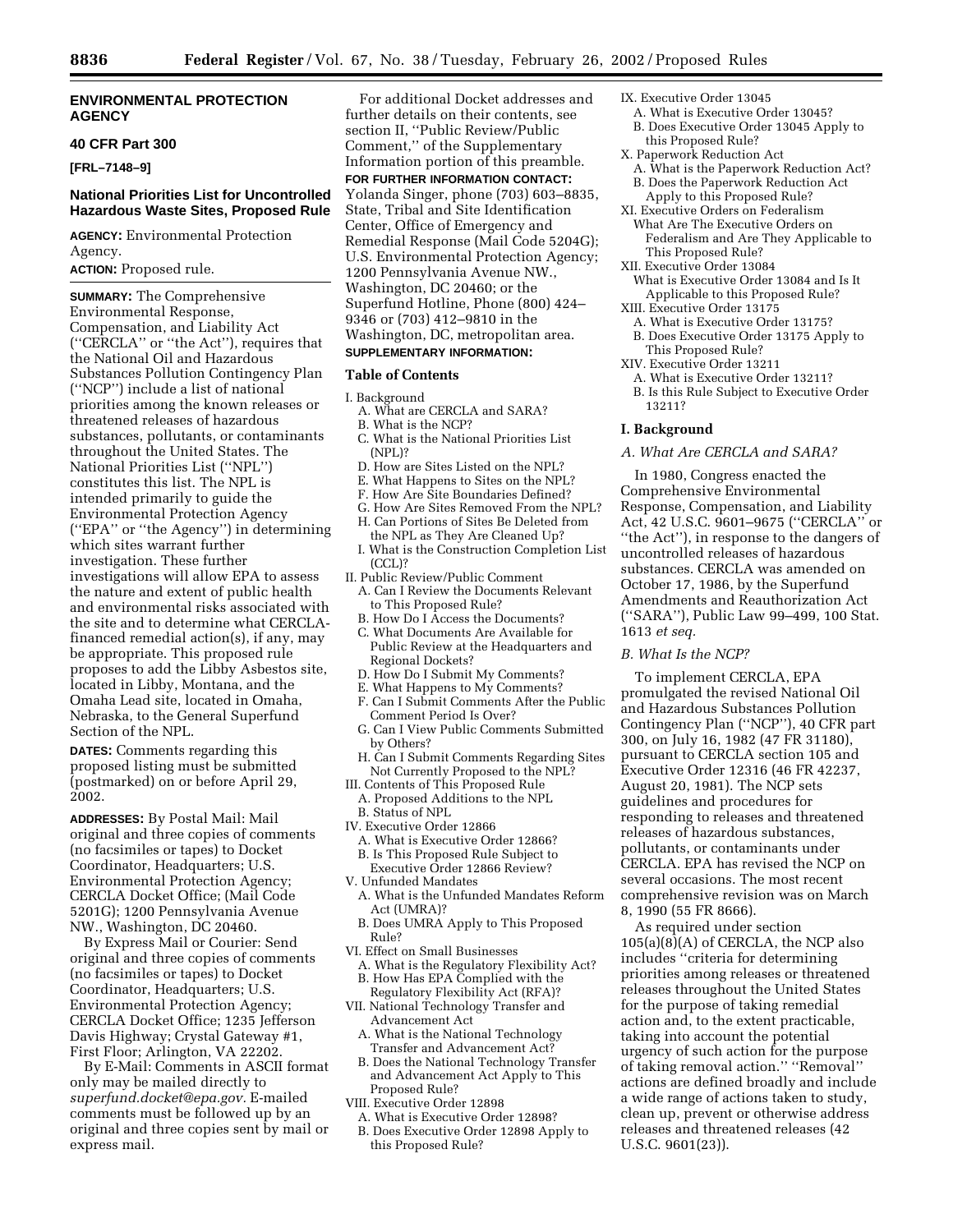## *C. What Is the National Priorities List (NPL)?*

The NPL is a list of national priorities among the known or threatened releases of hazardous substances, pollutants, or contaminants throughout the United States. The list, which is appendix B of the NCP (40 CFR part 300), was required under section 105(a)(8)(B) of CERCLA, as amended by SARA. section 105(a)(8)(B) defines the NPL as a list of ''releases'' and the highest priority ''facilities'' and requires that the NPL be revised at least annually. The NPL is intended primarily to guide EPA in determining which sites warrant further investigation to assess the nature and extent of public health and environmental risks associated with a release of hazardous substances. The NPL is only of limited significance, however, as it does not assign liability to any party or to the owner of any specific property. Neither does placing a site on the NPL mean that any remedial or removal action necessarily need be taken. See Report of the Senate Committee on Environment and Public Works, Senate Rep. No. 96–848, 96th Cong., 2d Sess. 60 (1980), 48 FR 40659 (September 8, 1983).

For purposes of listing, the NPL includes two sections, one of sites that are generally evaluated and cleaned up by EPA (the ''General Superfund Section''), and one of sites that are owned or operated by other Federal agencies (the ''Federal Facilities Section''). With respect to sites in the Federal Facilities section, these sites are generally being addressed by other Federal agencies. Under Executive Order 12580 (52 FR 2923, January 29, 1987) and CERCLA section 120, each Federal agency is responsible for carrying out most response actions at facilities under its own jurisdiction, custody, or control, although EPA is responsible for preparing an HRS score and determining whether the facility is placed on the NPL. EPA generally is not the lead agency at Federal Facilities Section sites, and its role at such sites is accordingly less extensive than at other sites.

#### *D. How Are Sites Listed on the NPL?*

There are three mechanisms for placing sites on the NPL for possible remedial action (see 40 CFR 300.425© of the NCP): (1) A site may be included on the NPL if it scores sufficiently high on the Hazard Ranking System (''HRS''), which EPA promulgated as a appendix A of the NCP (40 CFR part 300). The HRS serves as a screening device to evaluate the relative potential of uncontrolled hazardous substances to

pose a threat to human health or the environment. On December 14, 1990 (55 FR 51532), EPA promulgated revisions to the HRS partly in response to CERCLA section 105(c), added by SARA. The revised HRS evaluates four pathways: Ground water, surface water, soil exposure, and air. As a matter of Agency policy, those sites that score 28.50 or greater on the HRS are eligible for the NPL; (2) Each State may designate a single site as its top priority to be listed on the NPL, regardless of the HRS score. This mechanism, provided by the NCP at 40 CFR 300.425(c)(2) requires that, to the extent practicable, the NPL include within the 100 highest priorities, one facility designated by each State representing the greatest danger to public health, welfare, or the environment among known facilities in the State (see 42 U.S.C. 9605(a)(8)(B)); (3) The third mechanism for listing, included in the NCP at 40 CFR 300.425(c)(3), allows certain sites to be listed regardless of their HRS score, if all of the following conditions are met:

• The Agency for Toxic Substances and Disease Registry (ATSDR) of the U.S. Public Health Service has issued a health advisory that recommends dissociation of individuals from the release.

• EPA determines that the release poses a significant threat to public health.

• EPA anticipates that it will be more cost-effective to use its remedial authority than to use its removal authority to respond to the release.

EPA promulgated an original NPL of 406 sites on September 8, 1983 (48 FR 40658). The NPL has been expanded since then, most recently on September 13, 2001 (66 FR 47583).

#### *E. What Happens to Sites on the NPL?*

A site may undergo remedial action financed by the Trust Fund established under CERCLA (commonly referred to as the ''Superfund'') only after it is placed on the NPL, as provided in the NCP at 40 CFR 300.425(b)(1). (''Remedial actions'' are those ''consistent with permanent remedy, taken instead of or in addition to removal actions. \* \* \* \* 2 U.S.C. 9601(24).) However, under 40 CFR 300.425(b)(2) placing a site on the NPL ''does not imply that monies will be expended.'' EPA may pursue other appropriate authorities to remedy the releases, including enforcement action under CERCLA and other laws.

## *F. How Are Site Boundaries Defined?*

The NPL does not describe releases in precise geographical terms; it would be neither feasible nor consistent with the

limited purpose of the NPL (to identify releases that are priorities for further evaluation), for it to do so.

Although a CERCLA ''facility'' is broadly defined to include any area where a hazardous substance release has ''come to be located'' (CERCLA section 101(9)), the listing process itself is not intended to define or reflect the boundaries of such facilities or releases. Of course, HRS data (if the HRS is used to list a site) upon which the NPL placement was based will, to some extent, describe the release(s) at issue. That is, the NPL site would include all releases evaluated as part of that HRS analysis.

When a site is listed, the approach generally used to describe the relevant release(s) is to delineate a geographical area (usually the area within an installation or plant boundaries) and identify the site by reference to that area. As a legal matter, the site is not coextensive with that area, and the boundaries of the installation or plant are not the ''boundaries'' of the site. Rather, the site consists of all contaminated areas within the area used to identify the site, as well as any other location to which contamination from that area has come to be located, or from which that contamination came.

In other words, while geographic terms are often used to designate the site (e.g., the ''Jones Co. plant site'') in terms of the property owned by a particular party, the site properly understood is not limited to that property (e.g., it may extend beyond the property due to contaminant migration), and conversely may not occupy the full extent of the property (e.g., where there are uncontaminated parts of the identified property, they may not be, strictly speaking, part of the ''site''). The ''site'' is thus neither equal to nor confined by the boundaries of any specific property that may give the site its name, and the name itself should not be read to imply that this site is coextensive with the entire area within the property boundary of the installation or plant. The precise nature and extent of the site are typically not known at the time of listing. Also, the site name is merely used to help identify the geographic location of the contamination. For example, the ''Jones Co. plant site,'' does not imply that the Jones company is responsible for the contamination located on the plant site.

EPA regulations provide that the ''nature and extent of the problem presented by the release'' will be determined by a Remedial Investigation/ Feasibility Study (''RI/FS'') as more information is developed on site contamination (40 CFR 300.5). During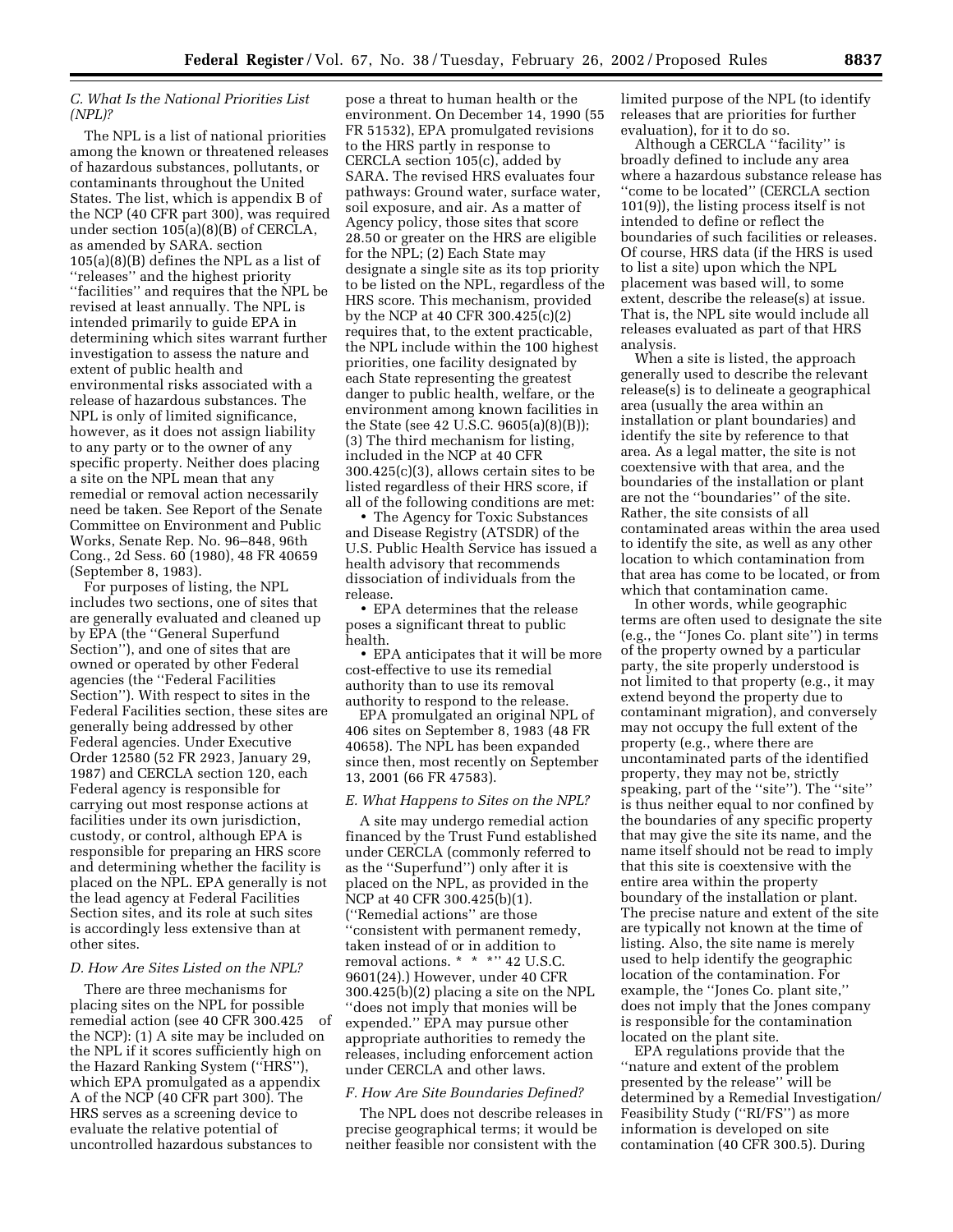the RI/FS process, the release may be found to be larger or smaller than was originally thought, as more is learned about the source(s) and the migration of the contamination. However, this inquiry focuses on an evaluation of the threat posed; the boundaries of the release need not be exactly defined. Moreover, it generally is impossible to discover the full extent of where the contamination ''has come to be located'' before all necessary studies and remedial work are completed at a site. Indeed, the boundaries of the contamination can be expected to change over time. Thus, in most cases, it may be impossible to describe the boundaries of a release with absolute certainty.

Further, as noted above, NPL listing does not assign liability to any party or to the owner of any specific property. Thus, if a party does not believe it is liable for releases on discrete parcels of property, supporting information can be submitted to the Agency at any time after a party receives notice it is a potentially responsible party.

For these reasons, the NPL need not be amended as further research reveals more information about the location of the contamination or release.

## *G. How Are Sites Removed From the NPL?*

EPA may delete sites from the NPL where no further response is appropriate under Superfund, as explained in the NCP at 40 CFR 300.425(e). This section also provides that EPA shall consult with states on proposed deletions and shall consider whether any of the following criteria have been met: (i) Responsible parties or other persons have implemented all appropriate response actions required; (ii) All appropriate Superfund-financed response has been implemented and no further response action is required; or (iii) The remedial investigation has shown the release poses no significant threat to public health or the environment, and taking of remedial measures is not appropriate. As of February 13, 2002, the Agency has deleted 257 sites from the NPL.

## *H. Can Portions of Sites Be Deleted From the NPL as They Are Cleaned Up?*

In November 1995, EPA initiated a new policy to delete portions of NPL sites where cleanup is complete (60 FR 55465, November 1, 1995). Total site cleanup may take many years, while portions of the site may have been cleaned up and available for productive use. As of February 13, 2002, EPA has deleted 27 portions of 25 sites.

## *I. What Is the Construction Completion List (CCL)?*

EPA also has developed an NPL construction completion list (''CCL'') to simplify its system of categorizing sites and to better communicate the successful completion of cleanup activities (58 FR 12142, March 2, 1993). Inclusion of a site on the CCL has no legal significance.

Sites qualify for the CCL when: (1) Any necessary physical construction is complete, whether or not final cleanup levels or other requirements have been achieved; (2) EPA has determined that the response action should be limited to measures that do not involve construction (e.g., institutional controls); or (3) The site qualifies for deletion from the NPL.

As of February 13, 2002, there are a total of 809 sites on the CCL. For the most up-to-date information on the CCL, see EPA's Internet site at *http:// www.epa.gov/superfund.*

## **II. Public Review/Public Comment**

## *A. Can I Review the Documents Relevant to This Proposed Rule?*

The Libby Asbestos site is being listed based on its designation as a State top priority. The documents that form the basis for Montana's decision are contained in dockets located both at EPA Headquarters in Washington, DC and in the Region 8 office. The Omaha Lead site is being listed based on its HRS score. The documents that form the basis for EPA's evaluation and HRS scoring of the site are contained in dockets located both at EPA Headquarters in Washington, DC and in the Region 7 office.

## *B. How Do I Access the Documents?*

You may view the documents, by appointment only, in the Headquarters or the Regional dockets after the appearance of this proposed rule. The hours of operation for the Headquarters docket are from 9 a.m. to 4 p.m., Monday through Friday excluding Federal holidays. Please contact the Regional dockets for hours.

Following is the contact information for the EPA Headquarters docket: Docket Coordinator, Headquarters, U.S. EPA CERCLA Docket Office, Crystal Gateway #1, 1st Floor, 1235 Jefferson Davis Highway, Arlington, VA 22202, 703/603–9232. (Please note this is a visiting address only. Mail comments to EPA Headquarters as detailed at the beginning of this preamble.)

The contact information for the Region 8 docket is: David Williams, Region 8 (CO, MT, ND, SD, UT, WY), U.S. EPA, 999 18th Street, Suite 500, Mailcode 8EPR–SA, Denver, CO 80202– 2466; 303/312–6757.

The contact information for the Region 7 docket is: Michelle Quick, Region 7 (IA, KS, MO, NE), U.S. EPA, 901 North 5th Street, Kansas City, KS 66101; 913/551–7335.

You may also request copies from EPA Headquarters or the Regional dockets. An informal request, rather than a formal written request under the Freedom of Information Act, should be the ordinary procedure for obtaining copies of any of these documents.

## *C. What Documents Are Available for Public Review at the Headquarters and Regional Dockets?*

For the Libby Asbestos site, the Headquarters and Region 8 dockets contain the documents that formed the basis for Montana's decision to designate the site as its top priority. For the Omaha Lead site, the Headquarters docket contains: HRS score sheets for the proposed site; a Documentation Record for the site describing the information used to compute the score; and a list of documents referenced in the Documentation Record. The Region 7 docket for the Omaha Lead site contains all of the information in the Headquarters docket, plus, the actual reference documents containing the data principally relied upon and cited by EPA in calculating or evaluating the HRS score for the site. These reference documents are available only in the Region 7 docket.

#### *D. How Do I Submit My Comments?*

Comments must be submitted to EPA Headquarters as detailed at the beginning of this preamble in the **ADDRESSES** section. Please note that the addresses differ according to method of delivery. There are two different addresses that depend on whether comments are sent by express mail or by postal mail.

## *E. What Happens to My Comments?*

EPA considers all comments received during the comment period. Significant comments will be addressed in a support document that EPA will publish concurrently with the **Federal Register** document if, and when, the sites are listed on the NPL.

## *F. Can I Submit Comments After the Public Comment Period Is Over?*

Generally, EPA will not respond to late comments. EPA can only guarantee that it will consider those comments postmarked by the close of the formal comment period. EPA has a policy of not delaying a final listing decision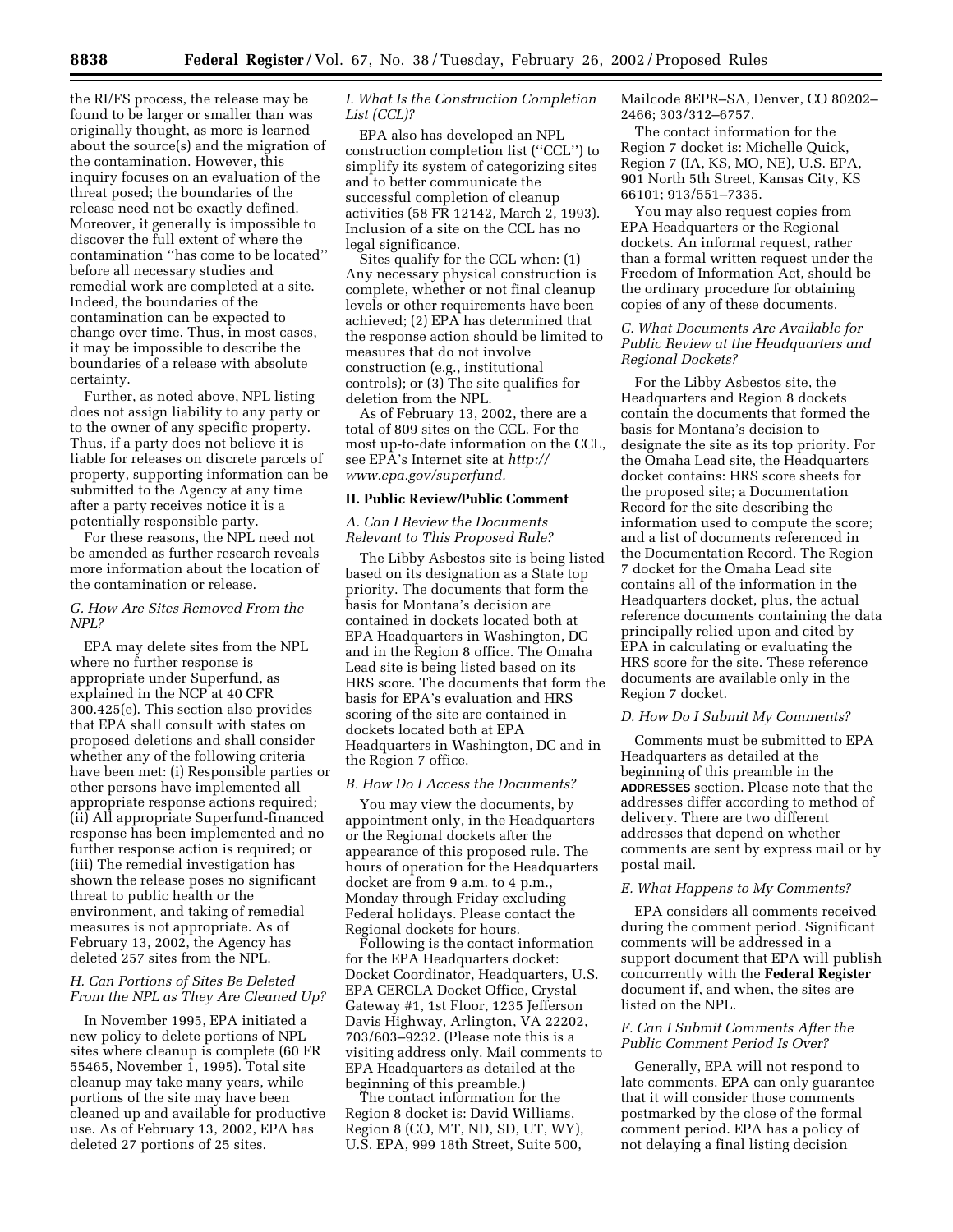solely to accommodate consideration of late comments.

## *G. Can I View Public Comments Submitted by Others?*

During the comment period, comments are placed in the Headquarters docket and are available to the public on an ''as received'' basis. A complete set of comments will be available for viewing in the Regional docket approximately one week after the formal comment period closes.

## *H. Can I Submit Comments Regarding Sites Not Currently Proposed to the NPL?*

In certain instances, interested parties have written to EPA concerning sites which were not at that time proposed to the NPL. If those sites are later proposed to the NPL, parties should review their earlier concerns and, if still appropriate, resubmit those concerns for consideration during the formal comment period. Site-specific correspondence received prior to the period of formal proposal and comment will not generally be included in the docket.

## **III. Contents of This Proposed Rule**

#### *A. Proposed Additions to the NPL*

With today's proposed rule, EPA is proposing to add the Libby Asbestos site, located in Libby, Montana, to the General Superfund Section of the NPL; based on its designation as a State top priority pursuant to CERCLA section 105(a)(8)(B) and section 300.425 (c)(2) of the NCP. EPA is also proposing to add the Omaha Lead site, located in Omaha, Nebraska, to the General Superfund Section of the NPL; based on its HRS score of 28.50 or above.

#### *B. Status of NPL*

With this proposal of two new sites, there are now 74 sites proposed and awaiting final agency action, 67 in the General Superfund Section and 7 in the Federal Facilities Section. There are 1,222 final sites on the NPL; 1,063 in the General Superfund Section and 159 in the Federal Facilities Section. Final and proposed sites now total 1,294. (These numbers reflect the status of sites as of February 13, 2002. Site deletions occurring after this date may affect these numbers at time of publication in the **Federal Register**.)

#### **IV. Executive Order 12866**

## *A. What Is Executive Order 12866?*

Under Executive Order 12866, (58 FR 51735 (October 4, 1993)) the Agency must determine whether a regulatory action is ''significant'' and therefore

subject to OMB review and the requirements of the Executive Order. The Order defines ''significant regulatory action'' as one that is likely to result in a rule that may: (1) Have an annual effect on the economy of \$100 million or more or adversely affect in a material way the economy, a sector of the economy, productivity, competition, jobs, the environment, public health or safety, or State, local, or tribal governments or communities; (2) create a serious inconsistency or otherwise interfere with an action taken or planned by another agency; (3) materially alter the budgetary impact of entitlements, grants, user fees, or loan programs or the rights and obligations of recipients thereof; or (4) raise novel legal or policy issues arising out of legal mandates, the President's priorities, or the principles set forth in the Executive Order.

## *B. Is This Proposed Rule Subject to Executive Order 12866 Review?*

No. The listing of sites on the NPL does not impose any obligations on any entities. The listing does not set standards or a regulatory regime and imposes no liability or costs. Any liability under CERCLA exists irrespective of whether a site is listed. It has been determined that this action is not a ''significant regulatory action'' under the terms of Executive Order 12866 and is therefore not subject to OMB review.

#### **V. Unfunded Mandates**

## *A. What Is the Unfunded Mandates Reform Act (UMRA)?*

Title II of the Unfunded Mandates Reform Act of 1995 (UMRA), Public Law 104–4, establishes requirements for Federal Agencies to assess the effects of their regulatory actions on State, local, and tribal governments and the private sector. Under section 202 of the UMRA, EPA generally must prepare a written statement, including a cost-benefit analysis, for proposed and final rules with ''Federal mandates'' that may result in expenditures by State, local, and tribal governments, in the aggregate, or by the private sector, of \$100 million or more in any one year. Before EPA promulgates a rule for which a written statement is needed, section 205 of the UMRA generally requires EPA to identify and consider a reasonable number of regulatory alternatives and adopt the least costly, most costeffective, or least burdensome alternative that achieves the objectives of the rule. The provisions of section 205 do not apply when they are inconsistent with applicable law.

Moreover, section 205 allows EPA to adopt an alternative other than the least costly, most cost-effective, or least burdensome alternative if the Administrator publishes with the final rule an explanation why that alternative was not adopted. Before EPA establishes any regulatory requirements that may significantly or uniquely affect small governments, including tribal governments, it must have developed under section 203 of the UMRA a small government agency plan. The plan must provide for notifying potentially affected small governments, enabling officials of affected small governments to have meaningful and timely input in the development of EPA regulatory proposals with significant Federal intergovernmental mandates, and informing, educating, and advising small governments on compliance with the regulatory requirements.

#### *B. Does UMRA Apply to This Proposed Rule?*

No, EPA has determined that this rule does not contain a Federal mandate that may result in expenditures of \$100 million or more for State, local, and tribal governments in the aggregate, or by the private sector in any one year. This rule will not impose any federal intergovernmental mandate because it imposes no enforceable duty upon State, tribal or local governments. Listing a site on the NPL does not itself impose any costs. Listing does not mean that EPA necessarily will undertake remedial action. Nor does listing require any action by a private party or determine liability for response costs. Costs that arise out of site responses result from site-specific decisions regarding what actions to take, not directly from the act of listing a site on the NPL.

For the same reasons, EPA also has determined that this rule contains no regulatory requirements that might significantly or uniquely affect small governments. In addition, as discussed above, the private sector is not expected to incur costs exceeding \$100 million. EPA has fulfilled the requirement for analysis under the Unfunded Mandates Reform Act.

## **VI. Effect on Small Businesses**

#### *A. What Is the Regulatory Flexibility Act?*

Pursuant to the Regulatory Flexibility Act (5 U.S.C. 601 et seq., as amended by the Small Business Regulatory Enforcement Fairness Act (SBREFA) of 1996) whenever an agency is required to publish a notice of rulemaking for any proposed or final rule, it must prepare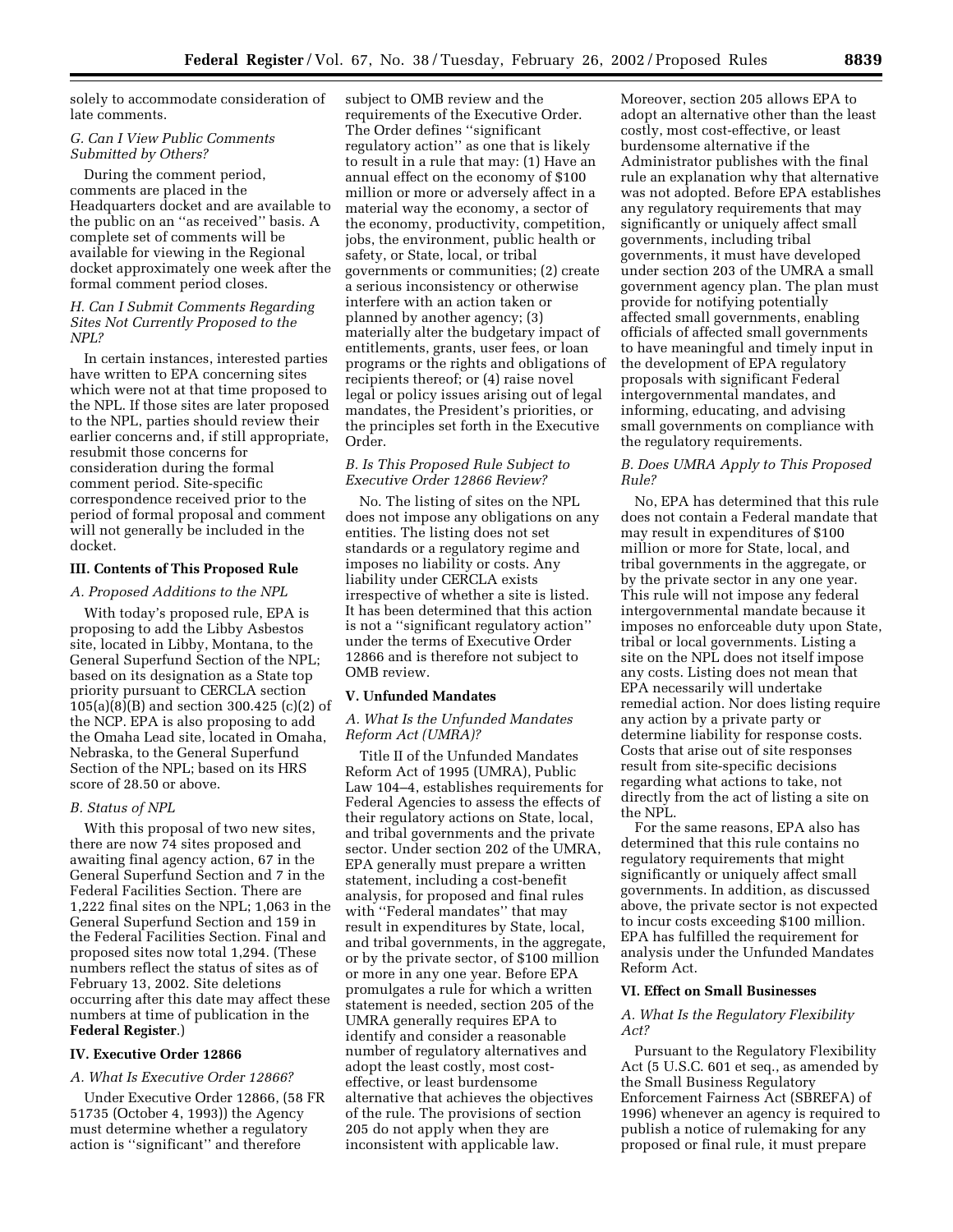and make available for public comment a regulatory flexibility analysis that describes the effect of the rule on small entities (i.e., small businesses, small organizations, and small governmental jurisdictions). However, no regulatory flexibility analysis is required if the head of an agency certifies the rule will not have a significant economic impact on a substantial number of small entities. SBREFA amended the Regulatory Flexibility Act to require Federal agencies to provide a statement of the factual basis for certifying that a rule will not have a significant economic impact on a substantial number of small entities

## *B. How Has EPA Complied With the Regulatory Flexibility Act (RFA)?*

This proposed rule, if promulgated, would not impose any obligations on any group, including small entities. This proposed rule, if promulgated, also would establish no standards or requirements that any small entity must meet, and would impose no direct costs on any small entity. Whether an entity, small or otherwise, is liable for response costs for a release of hazardous substances depends on whether that entity is liable under CERCLA 107(a). Any such liability exists regardless of whether the sites are listed on the NPL through this rulemaking. Thus, this proposed rule, if promulgated, would not impose any requirements on any small entities. For the foregoing reasons, I certify that this proposed rule, if promulgated, will not have a significant economic impact on a substantial number of small entities.

## **VII. National Technology Transfer and Advancement Act**

## *A. What Is the National Technology Transfer and Advancement Act?*

Section 12(d) of the National Technology Transfer and Advancement Act of 1995 (NTTAA), Public Law 104– 113, section 12(d) (15 U.S.C. 272 note), directs EPA to use voluntary consensus standards in its regulatory activities unless to do so would be inconsistent with applicable law or otherwise impractical. Voluntary consensus standards are technical standards (e.g., materials specifications, test methods, sampling procedures, and business practices) that are developed or adopted by voluntary consensus standards bodies. The NTTAA directs EPA to provide Congress, through OMB, explanations when the Agency decides not to use available and applicable voluntary consensus standards.

*B. Does the National Technology Transfer and Advancement Act Apply to This Proposed Rule?*

No. This proposed rulemaking does not involve technical standards. Therefore, EPA did not consider the use of any voluntary consensus standards.

## **VIII. Executive Order 12898**

## *A. What is Executive Order 12898?*

Under Executive Order 12898, ''Federal Actions to Address Environmental Justice in Minority Populations and Low-Income Populations,'' as well as through EPA's April 1995, ''Environmental Justice Strategy, OSWER Environmental Justice Task Force Action Agenda Report,'' and National Environmental Justice Advisory Council, EPA has undertaken to incorporate environmental justice into its policies and programs. EPA is committed to addressing environmental justice concerns, and is assuming a leadership role in environmental justice initiatives to enhance environmental quality for all residents of the United States. The Agency's goals are to ensure that no segment of the population, regardless of race, color, national origin, or income, bears disproportionately high and adverse human health and environmental effects as a result of EPA's policies, programs, and activities, and all people live in clean and sustainable communities.

## *B. Does Executive Order 12898 Apply to this Proposed Rule?*

No. While this rule proposes to revise the NPL, no action will result from this proposal that will have disproportionately high and adverse human health and environmental effects on any segment of the population.

## **IX. Executive Order 13045**

#### *A. What Is Executive Order 13045?*

Executive Order 13045: ''Protection of Children from Environmental Health Risks and Safety Risks'' (62 FR 19885, April 23, 1997) applies to any rule that: (1) Is determined to be ''economically significant'' as defined under Executive Order 12866, and (2) concerns an environmental health or safety risk that EPA has reason to believe may have a disproportionate effect on children. If the regulatory action meets both criteria, the Agency must evaluate the environmental health or safety effects of the planned rule on children, and explain why the planned regulation is preferable to other potentially effective and reasonably feasible alternatives considered by the Agency.

## *B. Does Executive Order 13045 Apply to This Proposed Rule?*

This proposed rule is not subject to Executive Order 13045 because it is not an economically significant rule as defined by Executive Order 12866, and because the Agency does not have reason to believe the environmental health or safety risks addressed by this proposed rule present a disproportionate risk to children.

#### **X. Paperwork Reduction Act**

*A. What Is the Paperwork Reduction Act?*

According to the Paperwork Reduction Act (PRA), 44 U.S.C. 3501 *et seq.*, an agency may not conduct or sponsor, and a person is not required to respond to a collection of information that requires OMB approval under the PRA, unless it has been approved by OMB and displays a currently valid OMB control number. The OMB control numbers for EPA's regulations, after initial display in the preamble of the final rules, are listed in 40 CFR part 9. The information collection requirements related to this action have already been approved by OMB pursuant to the PRA under OMB control number 2070–0012 (EPA ICR No. 574).

## *B. Does the Paperwork Reduction Act Apply to This Proposed Rule?*

No. EPA has determined that the PRA does not apply because this rule does not contain any information collection requirements that require approval of the OMB.

## **XI. Executive Orders on Federalism**

What Are the Executive Orders on Federalism and Are They Applicable to This Proposed Rule?

Executive Order 13132, entitled ''Federalism'' (64 FR 43255, August 10, 1999), requires EPA to develop an accountable process to ensure ''meaningful and timely input by State and local officials in the development of regulatory policies that have federalism implications." "Policies that have federalism implications'' is defined in the Executive Order to include regulations that have ''substantial direct effects on the States, on the relationship between the national government and the States, or on the distribution of power and responsibilities among the various levels of government.''

Under section 6 of Executive Order 13132, EPA may not issue a regulation that has federalism implications, that imposes substantial direct compliance costs, and that is not required by statute, unless the Federal government provides the funds necessary to pay the direct